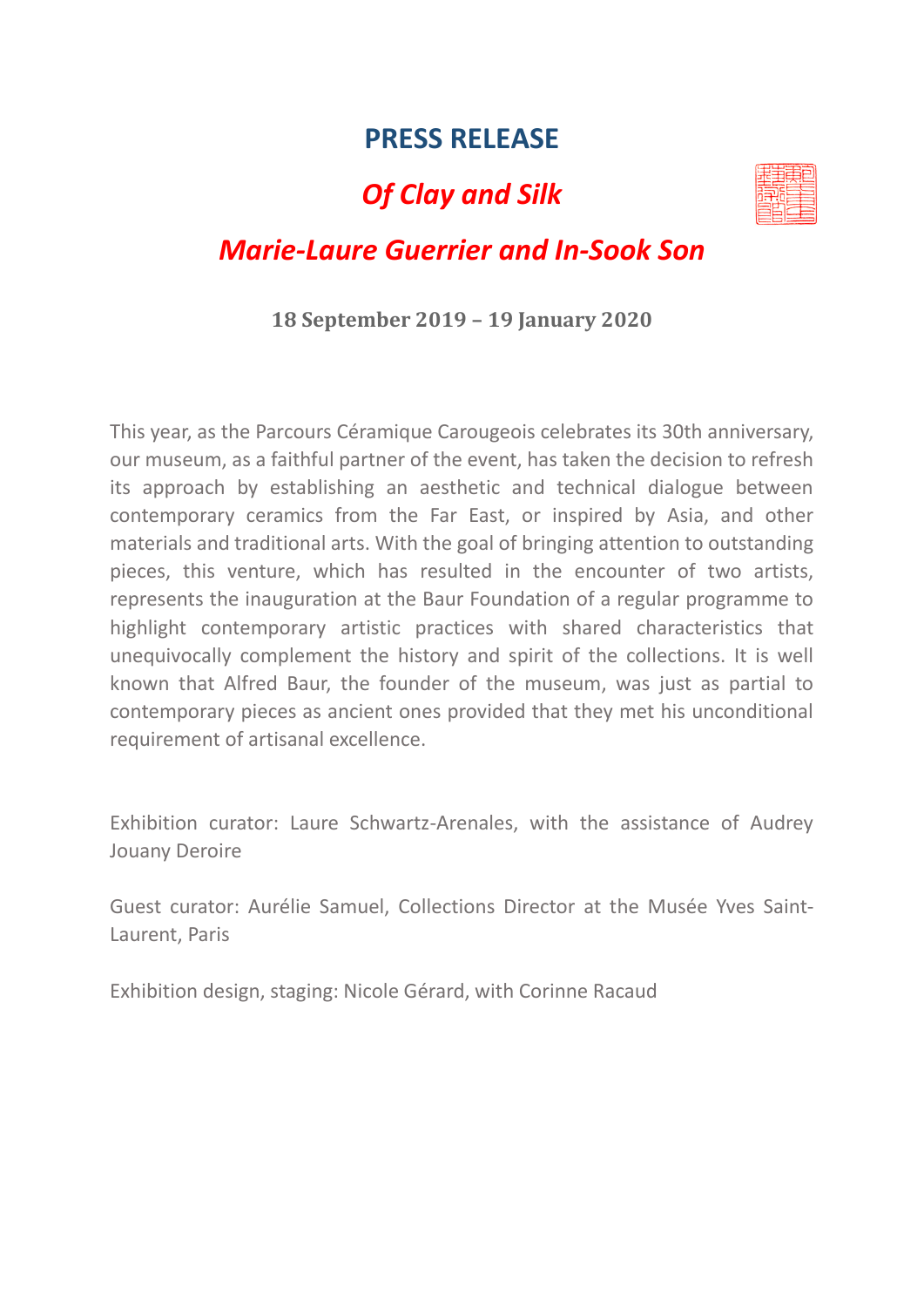#### **Two artists: an encounter**

Marie-Laure Guerrier, a French ceramicist, and In-Sook Son, a Korean embroiderer, are the two contemporary creators that the Baur Foundation has chosen to bring together for a period of several months. The two artists did not know one another and nothing existed to suggest that this meeting, in which interest and fascination immediately prevail, might otherwise have occurred. Sharing "cultural" and chromatic affinities, the two artists also have in common a similar and rare manner in which they transfer materials – ceramic, textile and paint – between practices, as well as the desire to explore all the possibilities offered by their respective crafts. Vibrant, dynamic and enchanting, like silk rippling with the fluidity of air, the coverings of certain ceramic pieces thrown by the French artist Marie-Laure Guerrier are striking for their textile-like appearance: the elegant forms of cups and vases come to life in a succession of facets, pleats and indentations. Infused in these geographic metamorphoses is the poetry of exquisite landscapes, composed of thread, paint and lace together, which, from a technical standpoint, seem to push the boundaries of ceramic's potential for expression.

To the sleek mellowness of the celadons, gleaming red and white glazes and moving "crystallised" stoneware of the ceramicist, the artistic universe of In-Sook Son responds majestically. Working with the traditional materials and colours of Korea, she creates "paintings of silk" of unsettling virtuosity. In order to continue reinventing this centuries-old craft, she turned down the prestigious title of "Living National Treasure", allowing her to persist in bringing deep renewal to the profession whose path, beaten by her ancestors, she has followed since childhood. By diversifying the colours and thicknesses of the thread, and revisiting the technique and use of embroidery stitches, such is the subtlety of her rendering of depth that she succeeds in blurring the boundaries between the arts. Screens made from thread, marquetry composed of embroidery, trompel'œil *pojagi*, the works chosen by the Baur Foundation, of which many will be leaving Korea for the first time, transcend all our references and delight the eye. Advanced techniques, an abundance of creativity acquired through perseverance, and a constant spiritual attention paid to the beauty and significance of their work, these are the characteristics that unite, despite their very different contexts, these two great women artists.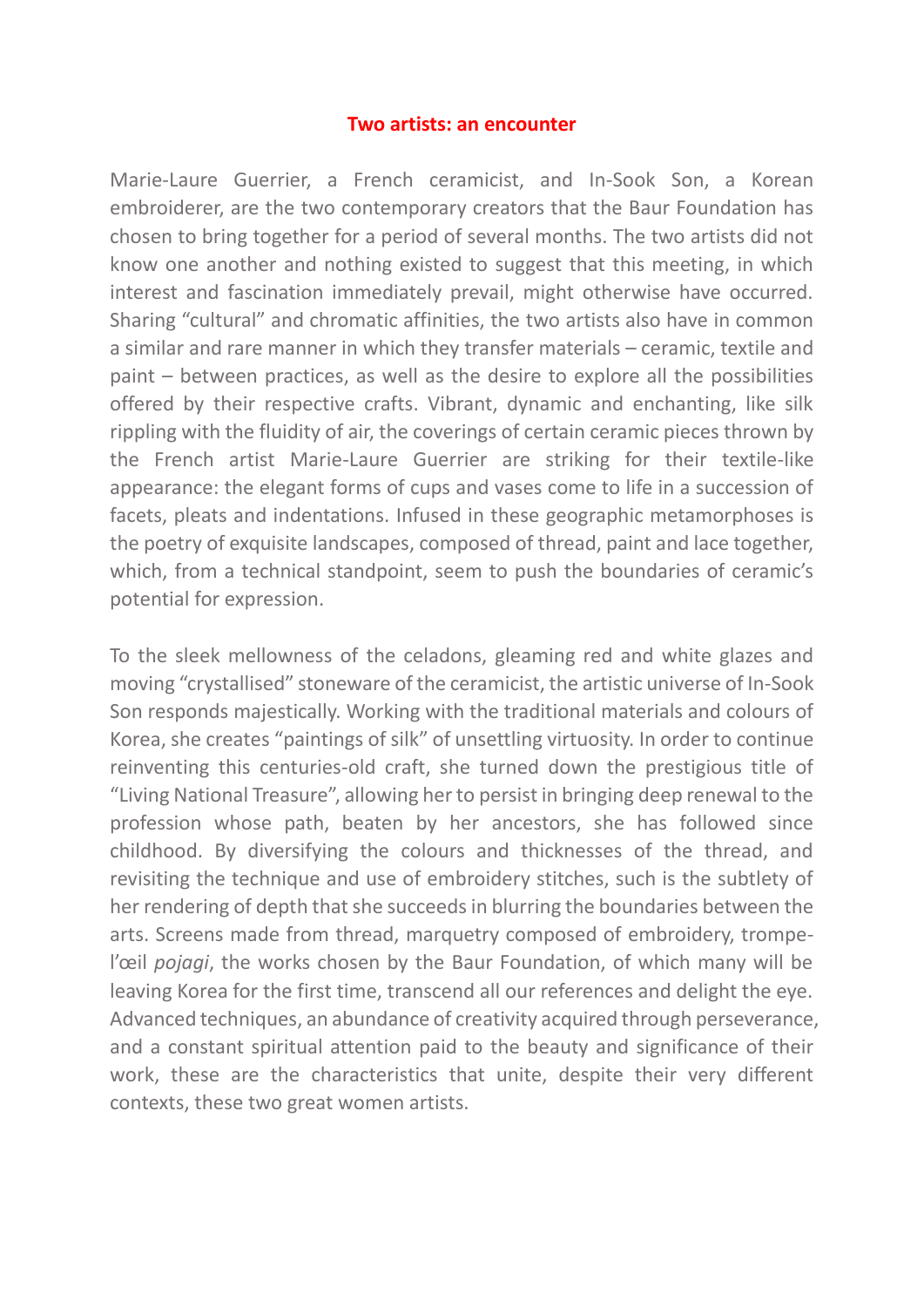#### **Works and voices in counterpoint**

Echoing the presentation of our permanent exhibition, the arrangement of the pieces in all four rooms strives to associate and highlight the dynamism of the works of the two artists, contingent on their volumes and dominant colours. The challenges of this exhibition, as complex as they are stimulating, are to avoid any form of forced or unfounded affinity, to bring out and harmonise two independent trajectories and deeply individual voices rooted in specific cultures, and to pay equal tribute to both artists.

#### *Marie-Laure Guerrier Artist, ceramicist*

#### *Robed in light*

"In my work, there is form and there is glaze. Since the start, my study of glaze has been personal. It has been a ceaseless journey throughout the thirty-five years I have been working. I sit down at the table with technical sheets, a calculator, an accurate scale and cups filled with different powdered minerals, water and test shards on which I hope to create a new form of light with which to dress my pieces. I progressively learned that it is the material that begets the form and that the decision to use either stoneware or porcelain will lead to different artistic universes and that the soul of the resulting pieces will differ. For me, the choice of porcelain leads to great formal simplicity, though this in no way curbs their subtlety of expression. The eye identifies the lines that determine and limit the space of the piece. It could be said that the space is what exists outside the work and that the interior is the void, that this living wall of clay is like a frontier that contains the one and defines the other. Whether the pieces made are for practical use or purely for appreciation, they have a sense and make us less alone. Whether with or without glaze, porcelain takes us towards the light of the material. The glaze absorbs or reflects light, either giving prominence to or allaying a piece's lines and ribbing.

Stoneware, in contrast, is all about force and power. It appeals to our more primitive nature, and this comes out in the work. It is not a question of form as that might be very delicate, it is the material itself that expresses itself and solicits a more archaic emotion in us  $-$  at least, that's the impression I get".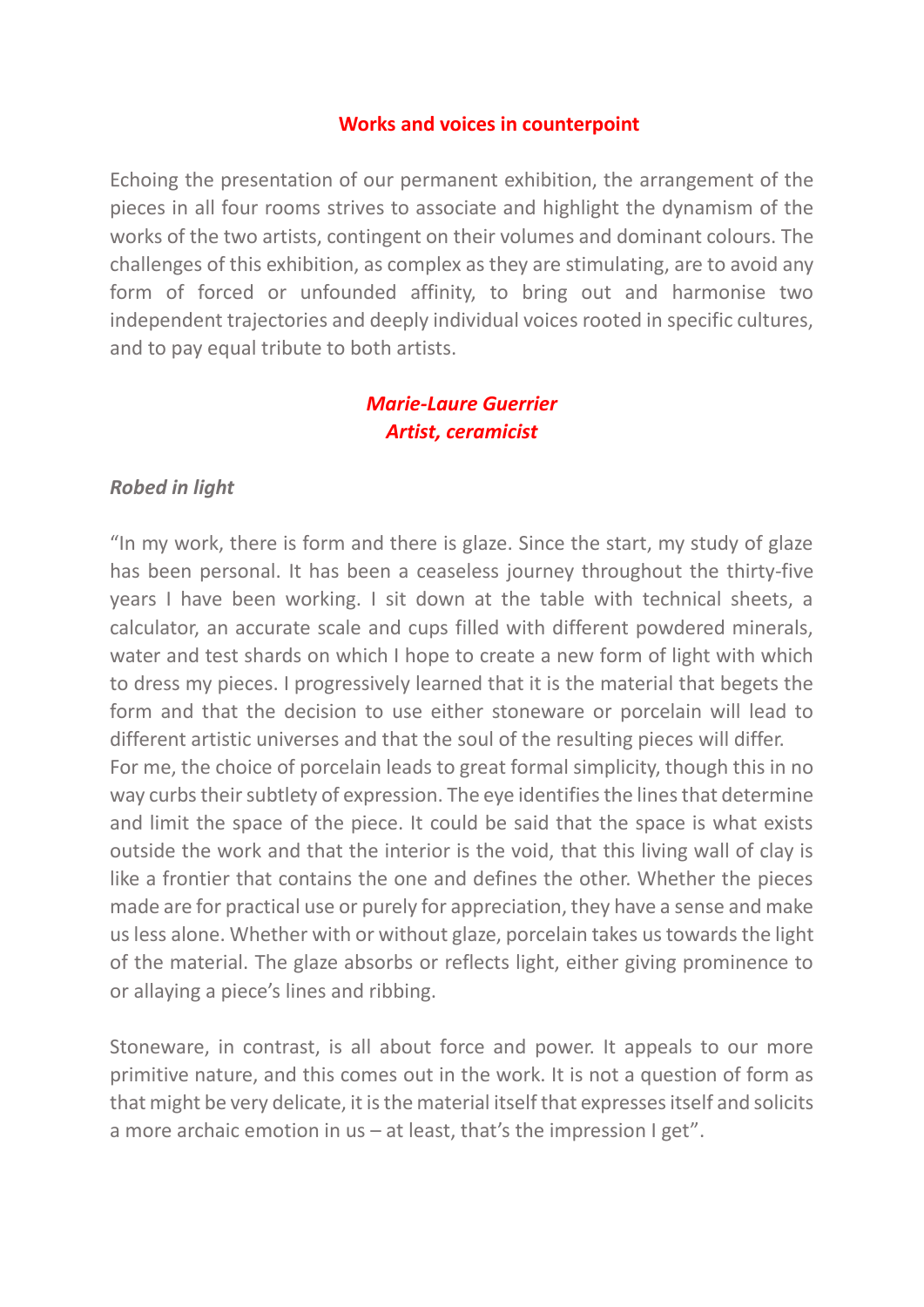## *Fabrics and paintings of porcelain*

"Of course, I have occasionally produced glazed panels since I became a potter, but they were never anything more than a pretext to work on glaze. What I produce now is completely different. I want to take the resistance and translucency of porcelain to their limit. These plaques are hardly a millimetre in thickness and demonstrate not only the capacity but also the personality of this extraordinary material. Its ambiguity, too, as you might see it instead as a form of textile, or paper on which its textures are written, knowing that I refuse to use paper porcelain and that I have perfected a technique in which the percentage of failures is greater than that of successes! These pieces exude a palpable – even sonorous – delicacy that opens up an immense graphical and pictorial sphere".

#### *Obedience to the material*

"In any kind of art, there is a sort of obedience to the material involved. As one's understanding of the material grows, a path becomes apparent. Of course, in ceramics, in throwing in particular, overall the actions and technique used by each artist seem the same. Because essentially, when all other considerations are ignored, it all boils down to variations on a cylinder. You can spend your whole life making variations on a cylinder! It is both extravagant and unfathomable. It is probably some kind of distilled form of life, like that of monks, who murmur and chew on the same psalms and mantras day and night, or of those women whom I have met in certain factories, who spend their lives doing nothing but painting decorative gold netting on dishes and plates with impeccable brushwork. They showed me their handiwork with an evident sense of pride and satisfaction.

As soon as the subjects of discussion are throwing and glazing, thoughts turn to the great models created in China, Korea and Japan between the eighth and thirteenth centuries. My belief is that we just have to accept these models as influences and use them as springboards, or as points of support to which we can return should we lose our way . . . As similar as they may seem, different ceramic bodies are unable to be alike, unable to express the same sensitivity because of the obedience to the material I referred to above, which ushers each potter along its own path. The relationship between an artist and a material is one of reciprocity. Creative work is of course the outcome of a period, a society and an aesthetic, amongst other things – influences that are hard to shake off. But an artist can refuse to be a slave to them or to allow himself or herself to be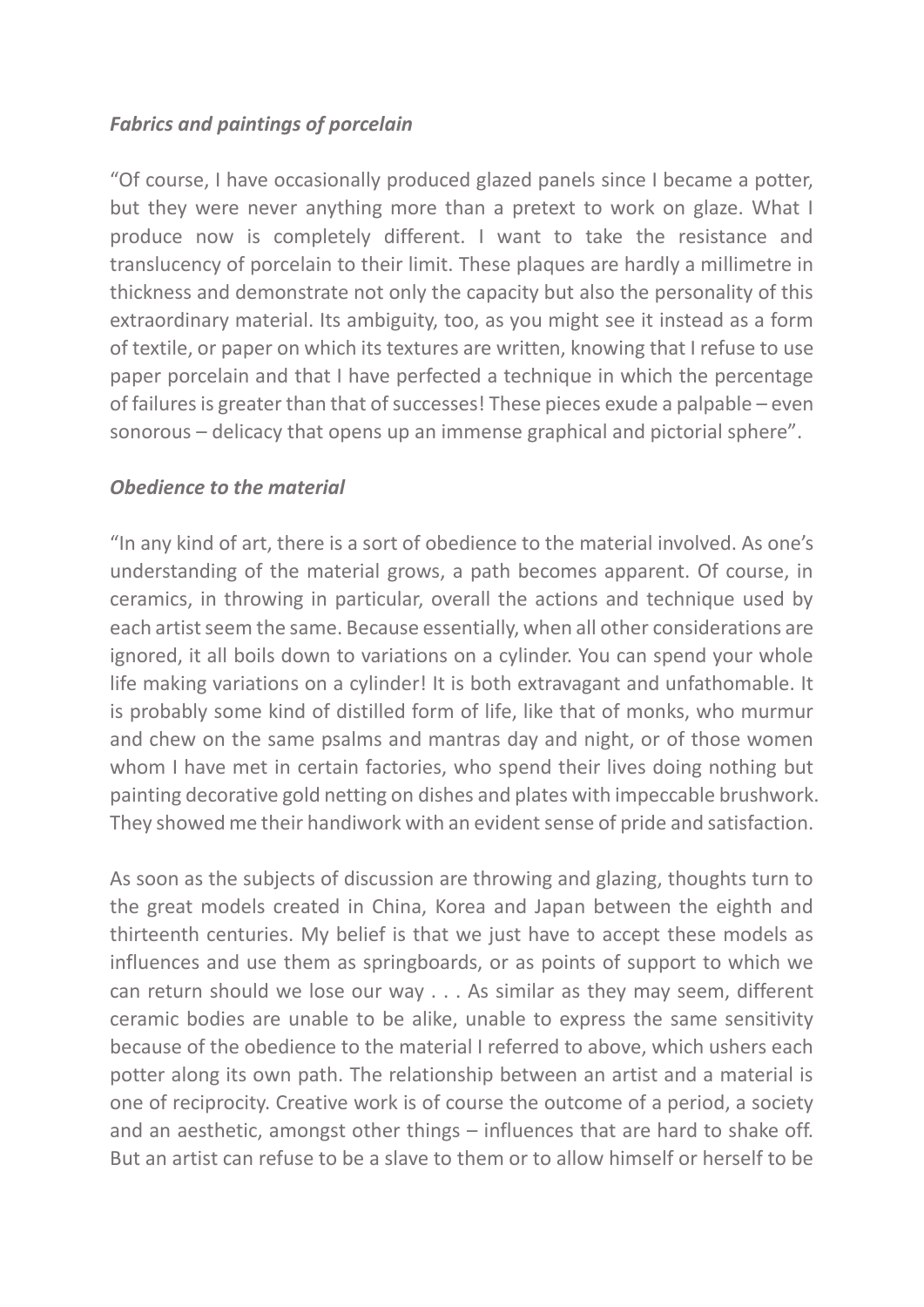manipulated by them. That's what I try to do. And, for some short while now, I have allowed myself to embrace different approaches".

### *In Sook Son Artist, embroiderer*

#### **Reaching for the sun**

"I was born in a village by the sea into a renowned family of embroiderers who instilled this passion in me. I loved my mother very much and it was while watching her embroider that the idea came to me to give this art closely linked with women's finery a breath of fresh air. At the age of ten, I was fascinated by the beauty I saw materialise at her fingertips. She used to say to me: 'In the twenty-first century, there will be a sort of culture war and you will have to fight to safeguard this heritage'. I decided to follow her advice while also attempting to anticipate her hopes.

My sources of inspiration are permeated with day-to-day life. This environment is the setting for most of my thoughts. I am accustomed to trying to divide up the sun's rays from dawn until dusk, and I believe that this perspective has influenced me in my quest for a range of colours that transcends chromatic standardisation. I have always been careful with regard to everything that goes on around me, attempting to embrace and experience everything in my field of vision. Using the medium of *silgrim*, 'painting with thread', I would like to extol my artistic universe and pay tribute to my mother".

### **Silgrim***, the art of painting with a needle*

"To begin with, I worked on the traditional motifs of Korean embroidery and on paintings classified as 'national treasures'. Most of my early works were of paintings by artists at the official national academy of Hwawon painters. For example, I made an embroidery version of the famous painting *Miindo* (Beauty) by the artist Sin Yun-bok (1758–post 1813), called *Hyewon*. I always try to give more depth to the original painting by recreating the delicacy of the movement of the body through subtle amalgams of coloured thread, and I use real hair in order to bring out the depth of the portrait. I then created pieces based on photographs of traditional Korean themes like the four seasons, for which I also took inspiration from the colourful decoration of wooden buildings (*dancheong*),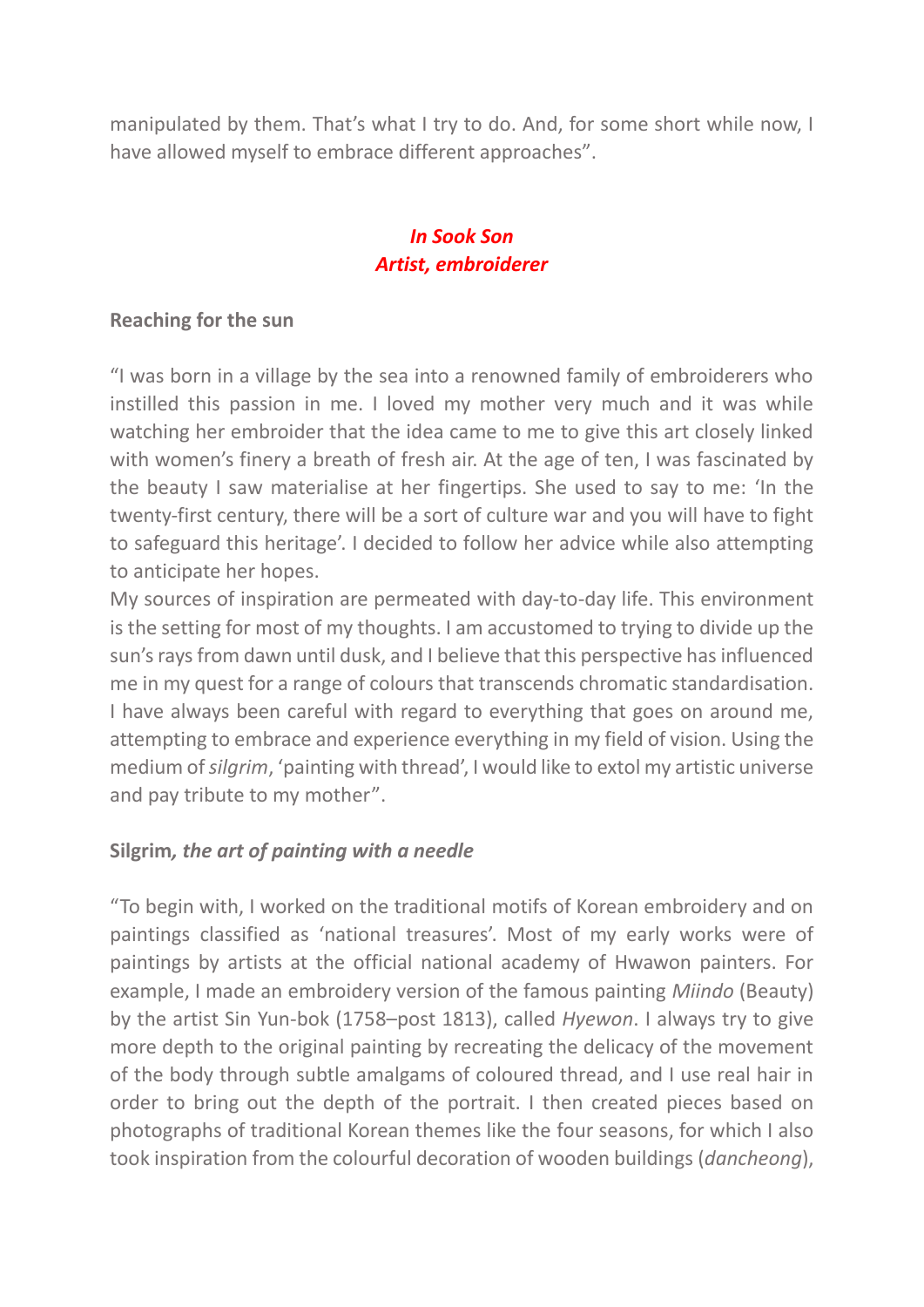especially temples, using thread instead of paint.

To achieve greater power of expression, I invented a new technique based on the fusion of different traditional techniques used in Korean embroidery and a more aesthetic approach. This allowed me to broaden the possibilities offered by this craft by developing a new model founded on the technique of 'painting with thread' (*silgrim*). The abstract works that I produced are like paintings on silk, the outcomes of research that goes beyond the simple choice of form, thread and colour. This creative process led me to wonder about the meaning of art and to understand that *silgrim* works could be considered as artworks in their own right, and that they are thus elevated above the status of craftsmanship".

#### *"Embroidery inlays"*

"For several years I have worked on a very demanding challenge with a number of people of different professional background. Our goal is to produce a piece of furniture that is entirely embroidered. Together we work with the shared goal of giving items of furniture a new and attractive look and infusing them with a soul. Working on them, we experience the presence of those people who wished to create a unique object, something that generates strong emotion. Some of the artisans with whom I work on the composition and decoration of this furniture have been awarded the title of Living National Treasures, but I have refused it as I am afraid I shall feel constrained by the weight of tradition. 'National treasures' are in fact 'guardians of tradition', whereas I strive to go beyond and free myself from this constriction".